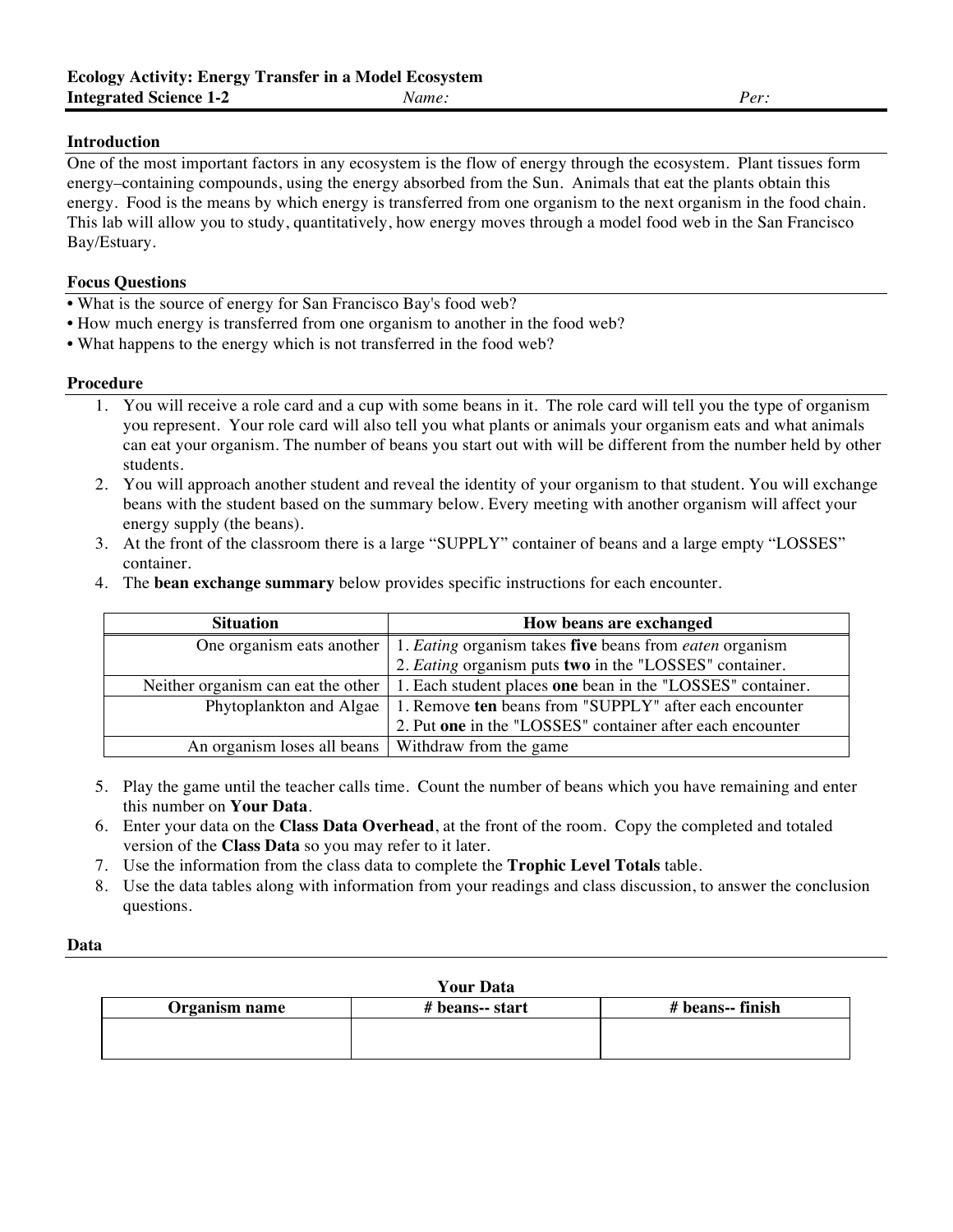| Organism            | trophic level | number of<br>organisms | # beans PER<br><b>ORGANISM</b> | <b>TOTAL</b><br>beans start | <b>TOTAL</b><br>beans End |
|---------------------|---------------|------------------------|--------------------------------|-----------------------------|---------------------------|
| Algae               |               |                        | 30                             |                             |                           |
| Phytoplankton       |               |                        | 30                             |                             |                           |
| Shrimp              |               |                        | 15                             |                             |                           |
| Zooplankton         |               |                        | 15                             |                             |                           |
| Anchovy             |               |                        | 15                             |                             |                           |
| Duck                |               |                        | 10                             |                             |                           |
| <b>Striped Bass</b> |               |                        | 10                             |                             |                           |
| Sea Lion            |               |                        | 10                             |                             |                           |
| Heron               |               |                        | 5                              |                             |                           |
| <b>Shark</b>        |               |                        | 5                              |                             |                           |

### **Trophic Levels Totals**

|                            | <b>TOTAL</b> beans at start | <b>TOTAL</b> beans at end |
|----------------------------|-----------------------------|---------------------------|
| <b>Producers</b>           |                             |                           |
| <b>Primary Consumers</b>   |                             |                           |
| <b>Secondary Consumers</b> |                             |                           |
| <b>Top Consumers</b>       |                             |                           |

 $\overline{\phantom{a}}$ 

### **Discussion/Conclusion:**

1. Which organism finished with the most beans?

Which finished with the least?

Why do you think this happened?

2. What does the "SUPPLY" represent in a real ecosystem?

Why were the phytoplankton and algae the only organism allowed to withdraw beans from the container?

3. What do you think would have happened to the shark or heron if they could have taken beans from the producers?

4. Anchovies eat producers, while the striped bass does not. Do you think the anchovy has an "advantage" in the simulation over the striped bass? Why or why not?